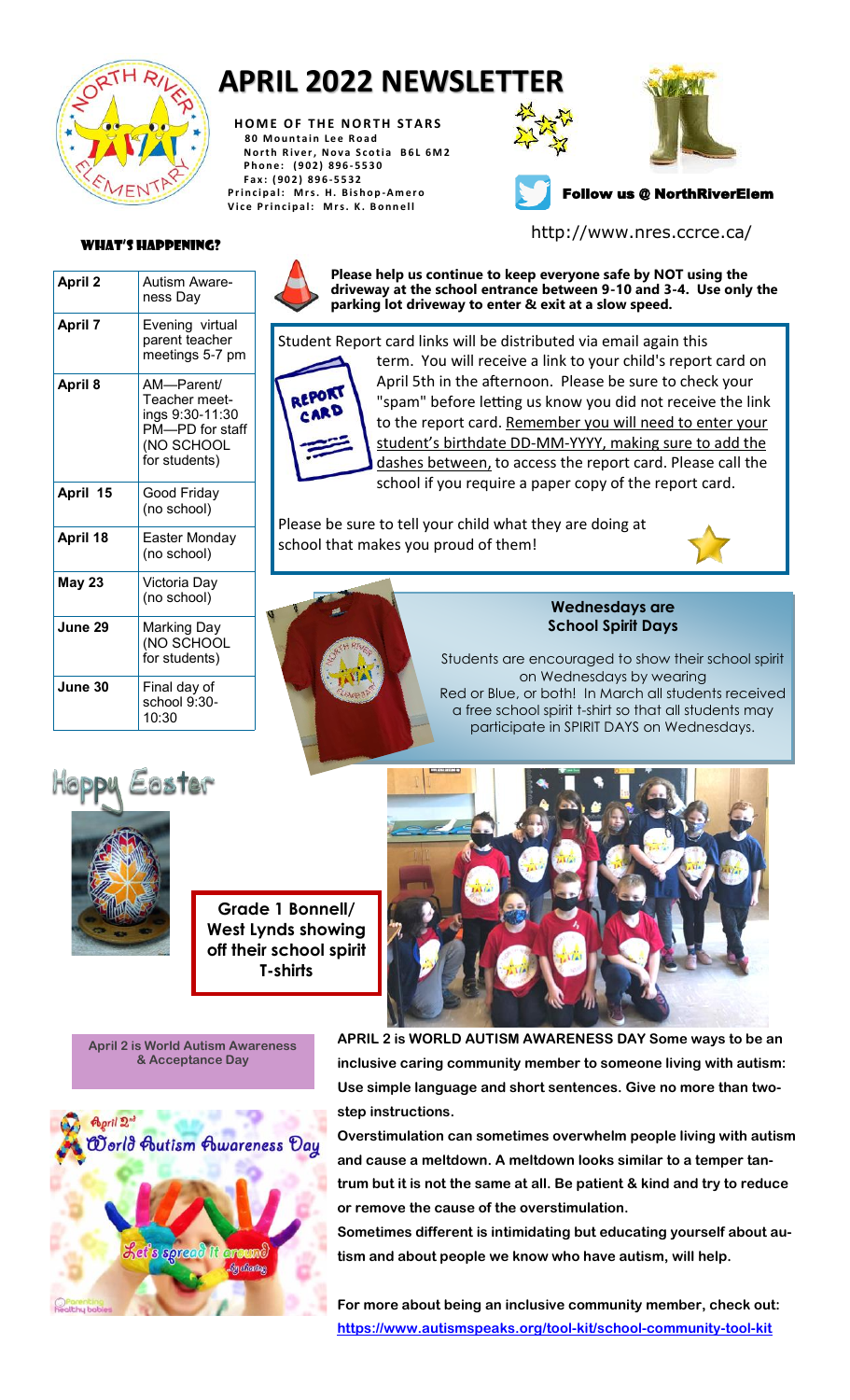Virtual, phone or in-person Parent Teacher conferences are April 7/8th - did you miss selecting an appointment time? Email your child's teacher to have one set up.

If virtual, please click on the link your teacher provides, or if at the school, arrive at your appointment time. If receiving a call, please have your phone with you & ringer on to accept a call from your child's teacher.

If you have an in-person appointment, please call to reschedule if you have any symptoms of COVID-19 or are feeling generally unwell. Masks are required to enter the school.

Please do not bring guests to in-person meetings, adult guardians **only** are expected at appointments.



### IT'S NOT TOO LATE!

2022-23 PRIMARY REGISTRATION

[http://www.ccrce.ca/primary](http://www.ccrce.ca/primary-registration-form)-registration-form

#### CCRCE PRE-PRIMARY REGISTRATION 2022 –2023

[https://www.ccrce.ca/pre](https://www.ccrce.ca/pre-primary-program)-primary-program

| How to reach non-classroom teachers for an appointment on April 7th or 8th                |                                                   |                                                                              |  |  |  |  |
|-------------------------------------------------------------------------------------------|---------------------------------------------------|------------------------------------------------------------------------------|--|--|--|--|
| <b>Specialist name</b><br>(you may also contact them to make<br>an in-person appointment) | <b>Available Date/times</b><br>for Parent-Teacher | Link for adults to meet<br>with specialist teach-                            |  |  |  |  |
| Tanya Ozolins School Counsellor                                                           | April 8 9:30 -11:30                               | https://gnspes.zoom.com/<br>j/69166240806?<br>pwd=aFNJcElrQnJpOENIUXQxeldmcF |  |  |  |  |
| Jeana Searle Phys. Ed                                                                     | April 8 9:30-11:30                                | https://meet.google.com/<br>dip-vhrf-hsa                                     |  |  |  |  |
| Veronique Parker Gr. 4-6 French                                                           | April 7 5pm-7pm                                   | https://meet.google.com/<br>esd-pwnx-jcu                                     |  |  |  |  |
| Sarah Parker MUSIC                                                                        | April 8th 9:30 - 10:30                            | https://meet.google.com/eww-yaac-gfb                                         |  |  |  |  |
| Tanya Parker Learning Centre &<br><b>Learning Support</b>                                 | April 7 5pm-7pm<br>April 8 9:30-11:30             | https://meet.google.com/<br>mcb-mcwa-gif                                     |  |  |  |  |
| Lisa Matheson Learning Support                                                            | April 7 5pm-7pm<br>April 8 9:30-11:30             | https://meet.google.com/<br>pwk-xutx-bgw                                     |  |  |  |  |
| $\sim$ all the extended of 000,000 FF00 to extern home and teachers all seen              |                                                   |                                                                              |  |  |  |  |

**Or you may call the school at 902-896-5530 to ask to have any teacher call you**

| <b>MARCH SHINING STARS</b>               |                                                     |  |                              |                                                                    |  |  |  |
|------------------------------------------|-----------------------------------------------------|--|------------------------------|--------------------------------------------------------------------|--|--|--|
|                                          |                                                     |  |                              |                                                                    |  |  |  |
| Primary/1<br>Lochead                     | <b>Mason McMullen</b><br><b>Josh Lewis</b>          |  | Grade $4/5$<br>Jessome       | <b>Riley Reeves</b><br><b>Bradley Unicomb</b>                      |  |  |  |
| Grade 1<br>Bonnell/<br><b>West-Lynds</b> | <b>Caleb Cole</b>                                   |  | Grade $5/6$<br><b>Wlison</b> | <b>Daniel Dale</b><br><b>Myles Hunter</b><br><b>Alissia Duncan</b> |  |  |  |
| Grade 2<br><b>Benoit</b>                 | <b>Julia Cloney</b><br><b>Blair Crowe</b>           |  | Grade 5/6                    | <b>Emma McMaster</b>                                               |  |  |  |
|                                          | <b>Grade 2 Mills Dominic Bigg</b><br>Logan Sullivan |  | <b>Darymple</b>              | <b>Jacob Pinkney</b>                                               |  |  |  |